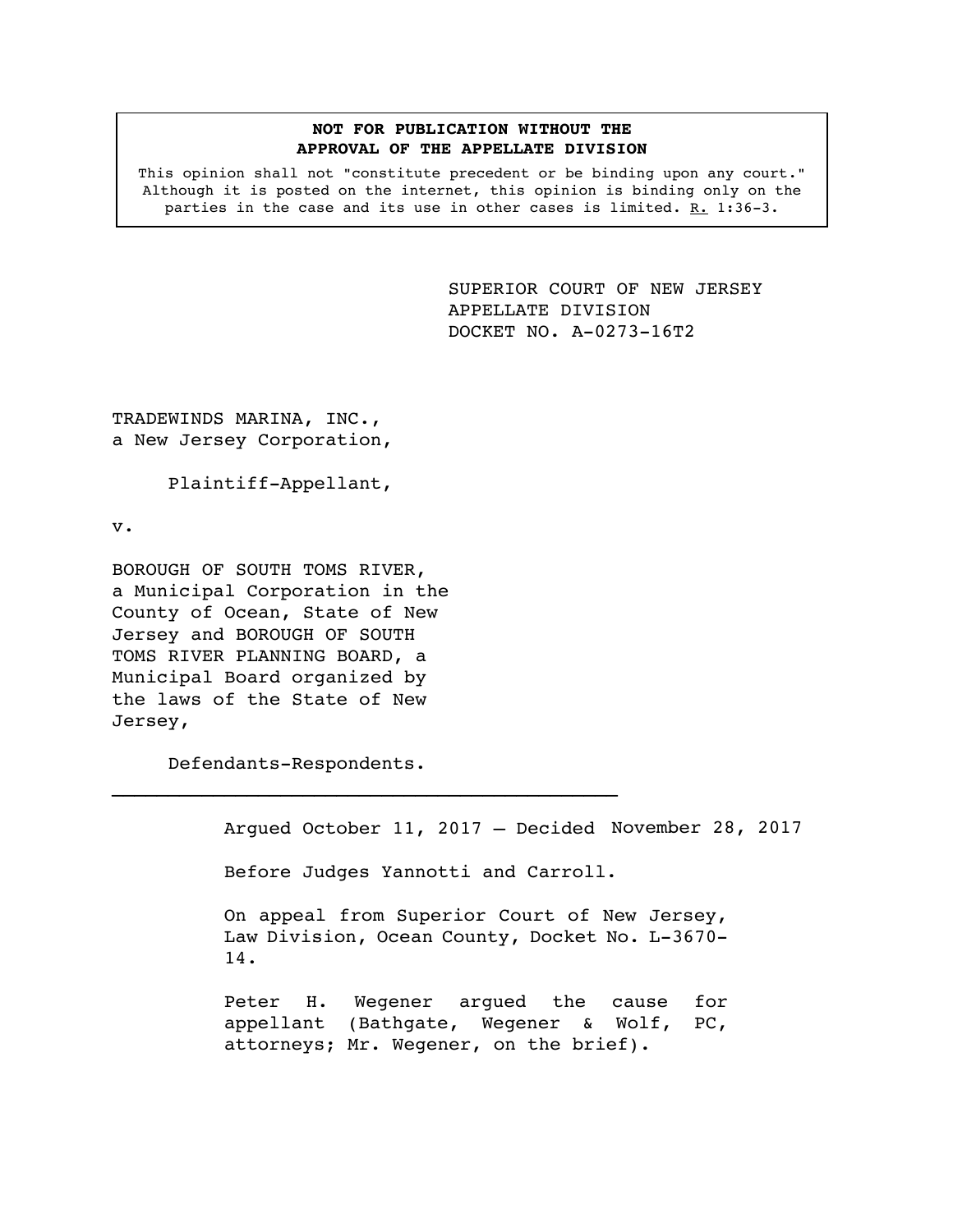William W. Northgrave argued the cause for respondents (McManimom, Scotland & Baumann, LLC, attorneys; Mr. Northgrave, on the brief; Ted Del Guercio, III, on the brief).

### PER CURIAM

Plaintiff Tradewinds Marina, Inc. filed an action in lieu of prerogative writs in the Law Division challenging the designation by the Borough of South Toms River (Borough) of its property as an area in need of redevelopment, pursuant to the Local Redevelopment and Housing Law (LRHL), N.J.S.A. 40A:12A-1 to -73. Plaintiff appeals from the trial court's order of August 4, 2016, which entered final judgment in favor of defendants, the Borough and its Planning Board. For the reasons that follow, we affirm.

### I.

Plaintiff is the owner of Block 5, Lot 1 in the Borough, which is located at the headwaters of the Toms River. The property consists of 1.3 acres of land, with frontage on Crabbe Road and Atlantic City Boulevard (Route 166), and it has been improved with several buildings and structures. Plaintiff acquired the property in November 1988 from Cedar Cove Marina, Inc. In July 2003, plaintiff sold an adjoining lot to Lighthouse Point Marina and Yacht Club, LLC (Lighthouse Point) and gave Lighthouse Point the right of first refusal to purchase its property.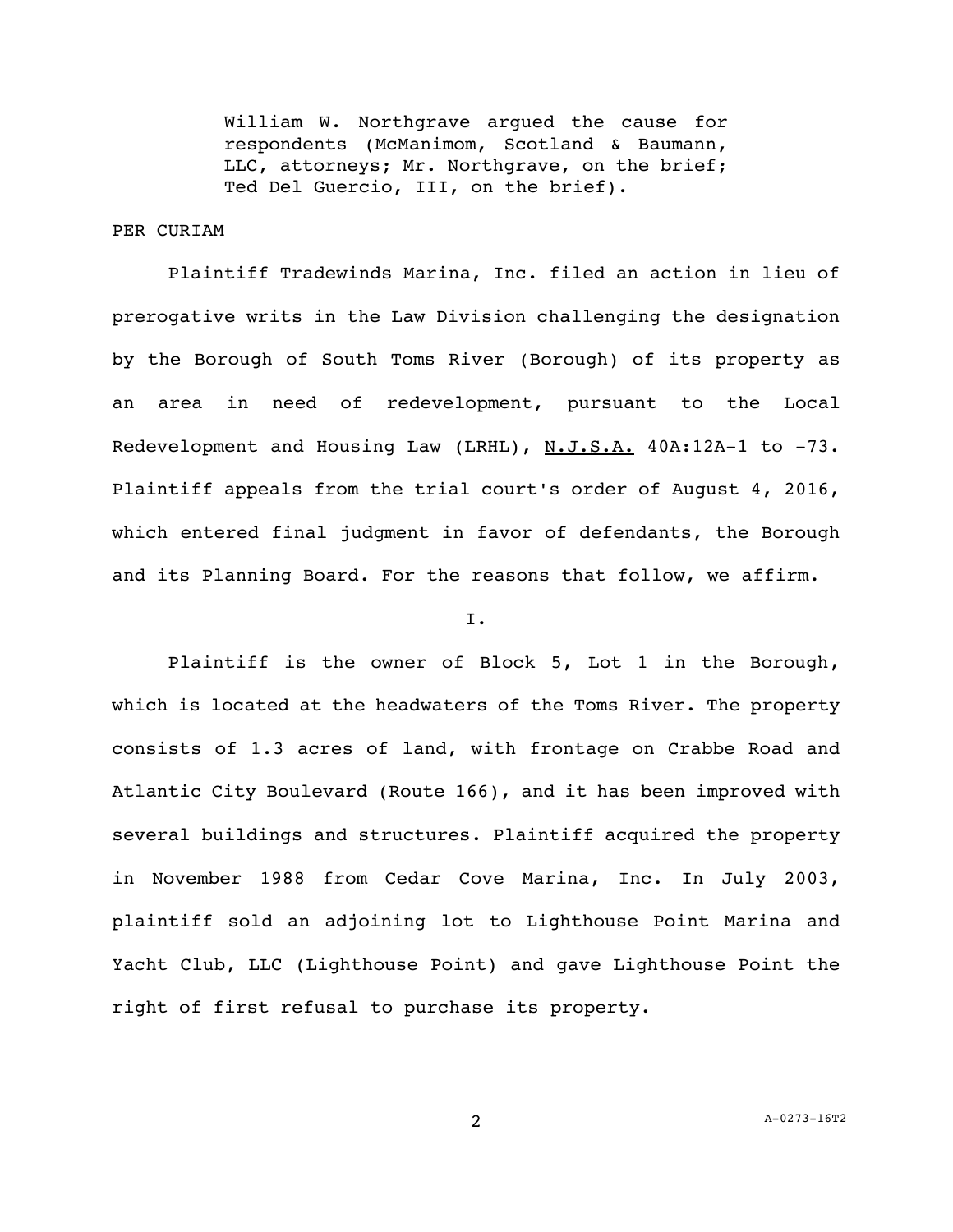Plaintiff operated a marina on the site until October 29, 2012, when the property suffered extensive damage during Superstorm Sandy. The property had previously suffered from neglect. Several deteriorating and sunken boats, including an eighty-two-foot-long ferry, a tugboat, and a large wooden schooner had been abandoned on the site. Some of those vessels had discharged oil, gasoline, and other pollutants into the surrounding waters.

The New Jersey Department of Environmental Protection (NJDEP) imposed a civil administrative penalty of \$115,000 upon plaintiff, due to the violation of certain environmental laws. In addition, dilapidated pier and dock structures on the property had encroached upon a New Jersey Department of Transportation (NJDOT) right-ofway, and the NJDOT imposed civil penalties upon plaintiff due to this encroachment.

Since the death of her husband in November 2012, Mirta Monica Miller has been plaintiff's President and sole shareholder. She has worked with the NJDEP to rehabilitate the property by removing the abandoned vessels and equipment, debris, and trash from the site. In November 2014, Ms. Miller executed a consent order with the NJDEP settling the administrative penalty for the reduced amount of \$17,500.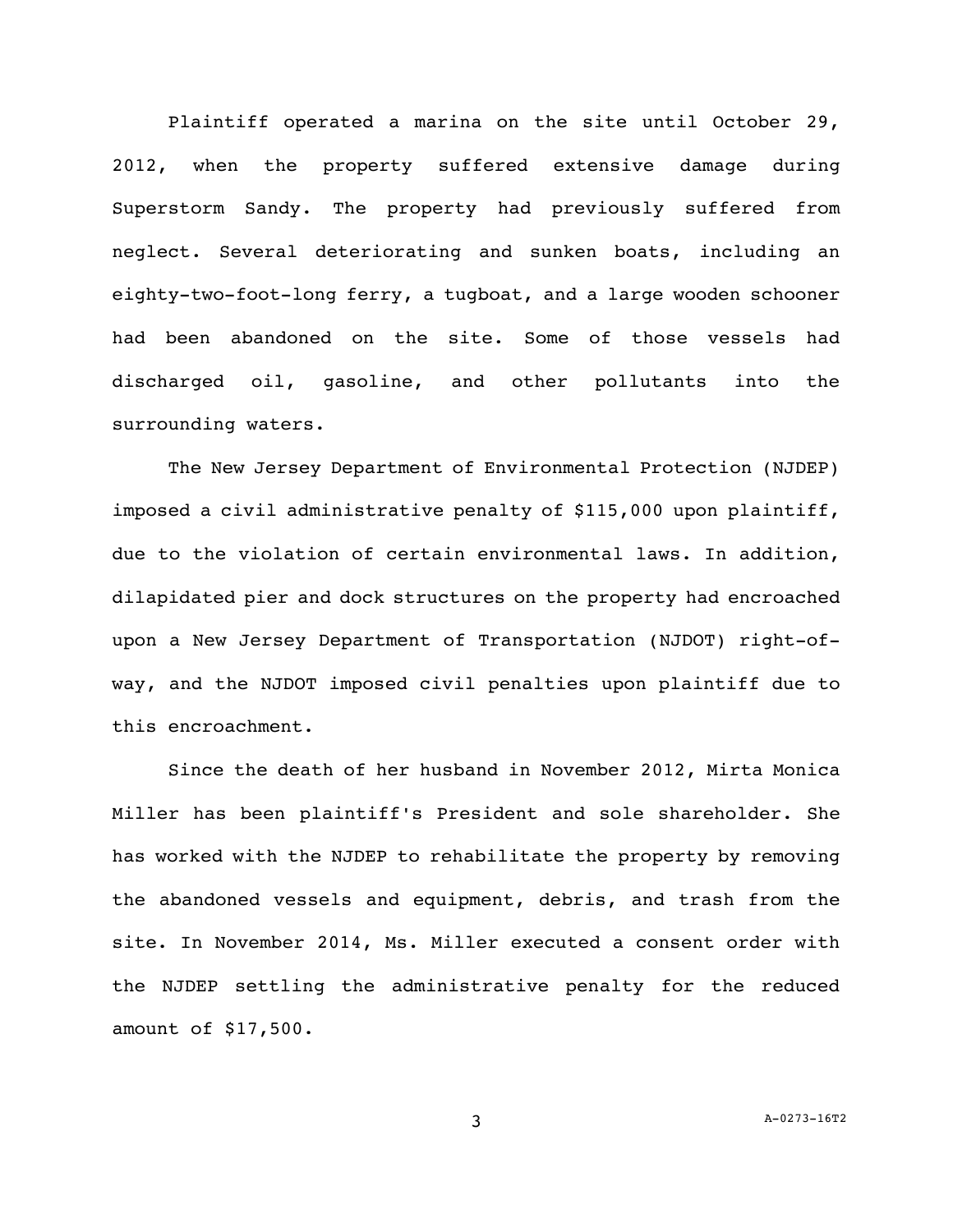In July 2014, the Borough's Council adopted Resolution 2014- 222, which authorized the Planning Board to conduct a preliminary investigation of Block 5, Lots 1, 2, 3, 4, and 6 (the Study Area) to determine whether it should be designated as an area in need of redevelopment pursuant to the LRHL. Redevelopment of the Study Area is part of a larger redevelopment plan that is intended to revitalize a corridor, which runs from the Borough of Beachwood to the Township of Toms River, where it connects to downtown Toms River and continues to Route 9.

The Borough retained David G. Roberts, AICP/PP, of Maser Consulting, PA (Maser) to conduct the investigation, and designated Riverfront Property Associates, LLC (Riverfront) as the conditional redeveloper for the Study Area. Donato J. Donofrio, the registered agent for Riverfront, is the son of Donato Donofrio, the owner of Lighthouse Point.

Roberts prepared a report entitled, "Redevelopment Study Area Determination of Need" (the Redevelopment Study or Report). In the Report, Roberts noted that as a result of the Borough's post-Sandy enforcement efforts, derelict boats and debris had been removed from Block 5, Lot 1, but he stated that the overall neglect of the buildings and improvements on the property was evident. Roberts wrote that an in-water boat shed was in danger of collapse, an equipment shed was full of debris and missing a portion of its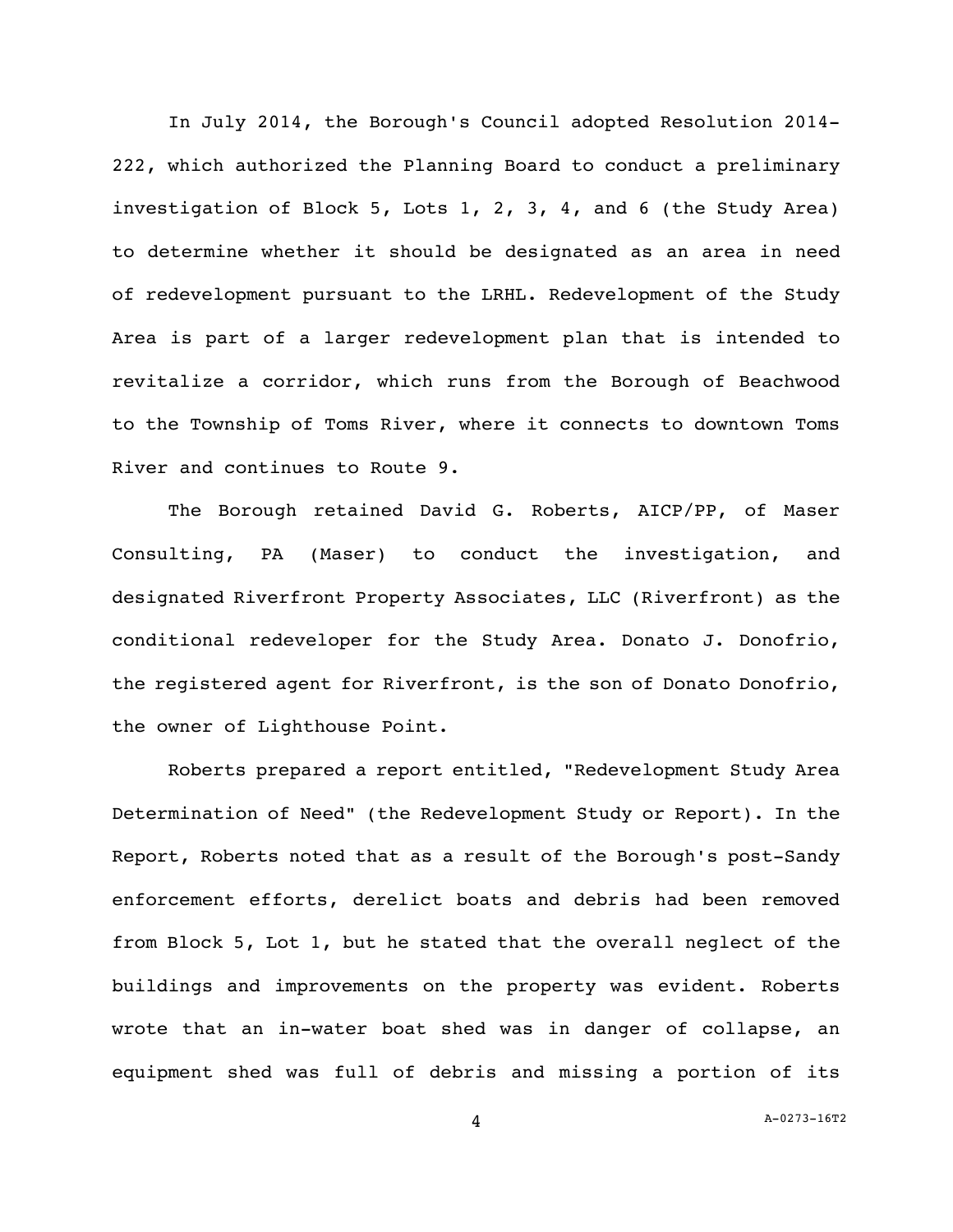roof, and the roof and mansard of the main building was a public safety hazard.

In addition, Roberts noted that bulkheads, finger docks, and pilings on the property were in a dilapidated or collapsed condition, which also presented a public safety hazard. Roberts found that Lot 1 met the criteria under the LRHL for designation as an area in need of redevelopment. He reached the same conclusion with regard to Lots 2, 3, 4, and 6.

In August and September 2014, the Planning Board published a notice in the Asbury Park Press stating that it would be holding a public hearing on September 16, 2014, at which the Redevelopment Study would be considered. The notice stated that if the municipal Council found that the area at issue is in need of redevelopment, the Borough would be authorized to acquire the subject property and could do so by the exercise of the power of eminent domain.

On September 4, 2014, the Planning Board wrote to plaintiff and provided notice pursuant to  $N.J.S.A.$  40A:12A-6(b)(3)(d) of the scheduled public hearing and enclosed a copy of the newspaper notice, indicating that plaintiff's property was being considered as a potential area in need of redevelopment under the LRHL.<sup>1</sup> On

i<br>L

 $1$  N.J.S.A. 40A:12A-6(b)(3)(d) provides in part that a copy of the hearing notice must be sent at least ten days prior to the scheduled hearing to the last record owner of property within the proposed redevelopment area.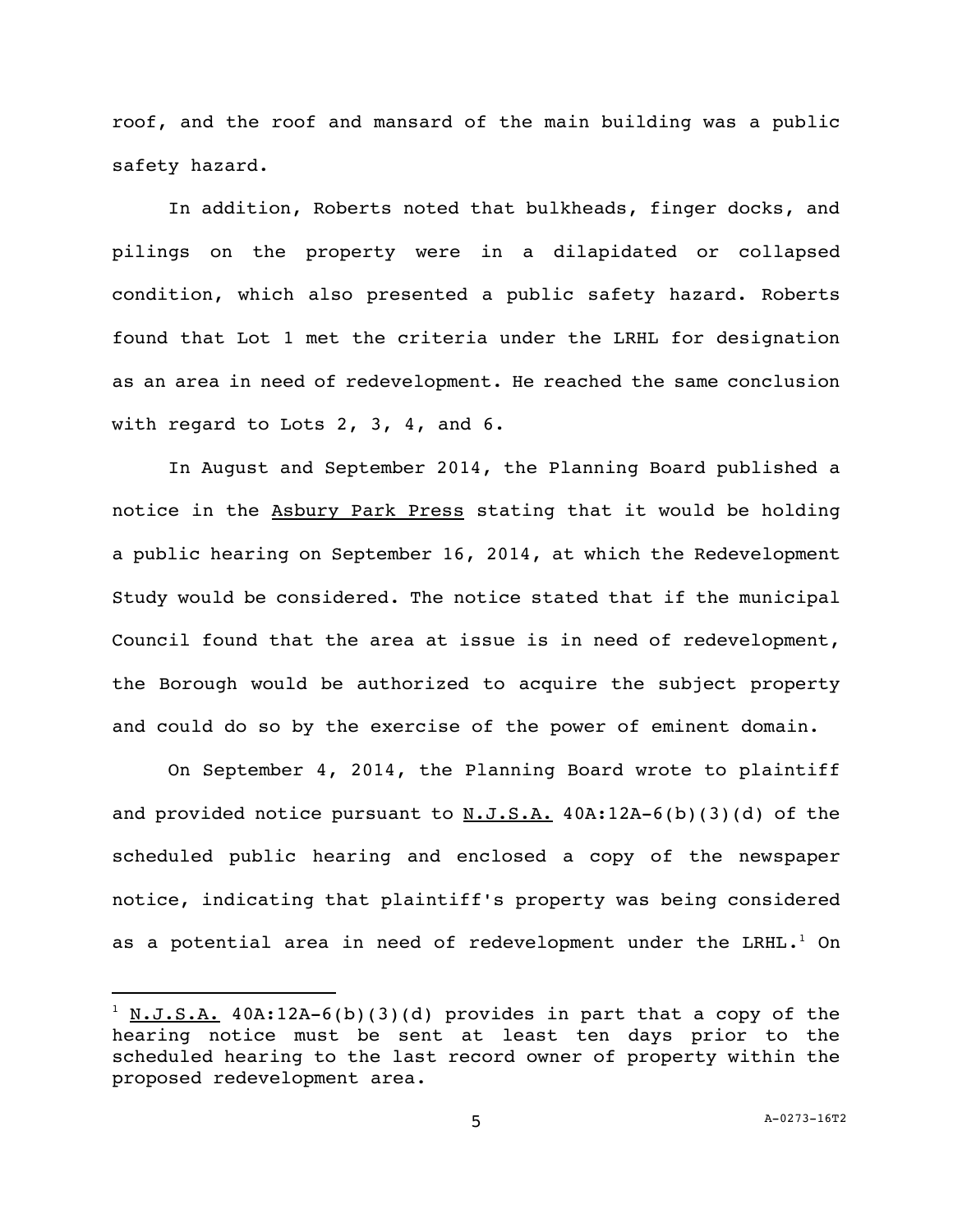September 15, 2014, plaintiff's attorney wrote to the Planning Board and stated that plaintiff "strongly disputed" the conclusions reached in the Redevelopment Study. He asked for an adjournment of the scheduled hearing so that plaintiff could retain engineers, architects, planners, and experts to prepare "a complete rebuttal" to the Report.

In the letter, plaintiff's attorney also asserted that the matter involved a conflict of interest because the Donofrios had interests in Riverfront, the entity the Borough had designated as the conditional redeveloper of the subject area, and in Lighthouse Point, which had a right of first refusal to purchase plaintiff's property. The Planning Board denied the request for an adjournment.

On September 16, 2014, the Planning Board conducted the hearing as scheduled. Plaintiff's attorney appeared and objected to the Board's consideration of the Report, claiming that plaintiff did not have sufficient time to assemble experts to address the findings regarding plaintiff's property. He again raised the alleged conflict of interest involving the Donofrios.

The Planning Board's attorney stated that the Borough's Council had directed the Planning Board to investigate the Study Area and determine if it meets the criteria under the LRHL for an area in need of redevelopment. The attorney stated that the Board was only going to make a recommendation to the Borough's Mayor and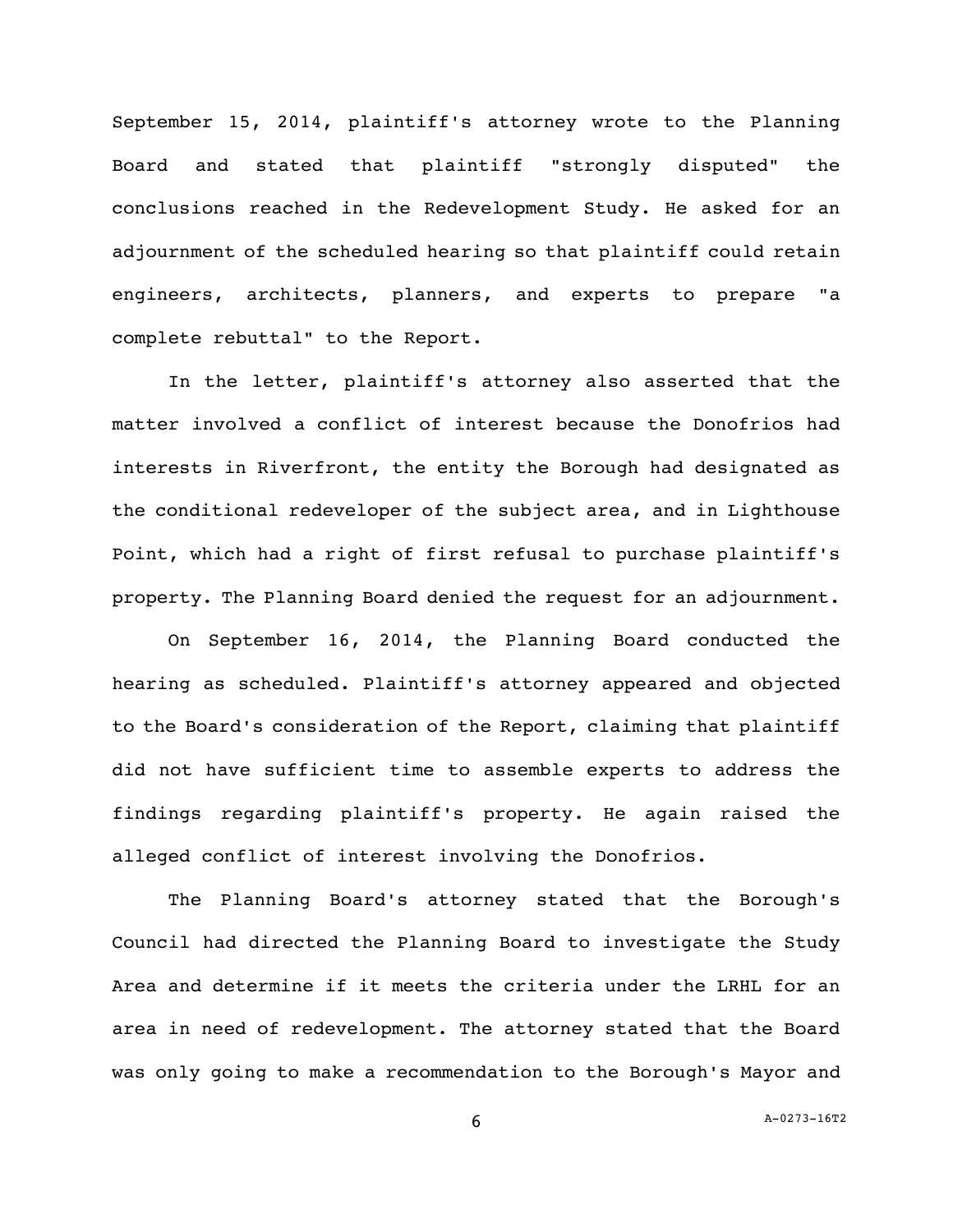Council, and if the Board elected to proceed with a vote, the objectors would have another opportunity to present their comments to the Council before it acted on the Board's recommendation.

The Planning Board decided to proceed with its consideration of the Redevelopment Study and heard testimony from Dan Bloch, AICP/PP, from Maser. Bloch summarized the Report. Plaintiff's attorney questioned Bloch about some of the findings in the Report, but Bloch noted that he did not write the Report and he had not visited the site. The Planning Board voted to accept the findings in the Report and recommend that the Council designate the Study Area as an area in need of redevelopment. The Board memorialized its action in Resolution 2014-05.

On October 20, 2014, the Council conducted a public hearing to consider the Board's recommendation and public comments regarding the Redevelopment Study. Plaintiff's attorney and Ms. Miller provided comments to the Council. Ms. Miller explained that the marina on plaintiff's property had closed after Superstorm Sandy, but she was making "many repairs" to the structures. She said the environmental cleanup was continuing.

Ms. Miller further explained that she did not have flood insurance and she had spoken to persons from the State government about obtaining funds to make repairs. She told the Council that she had received bids to fix the bulkhead and dock. She also said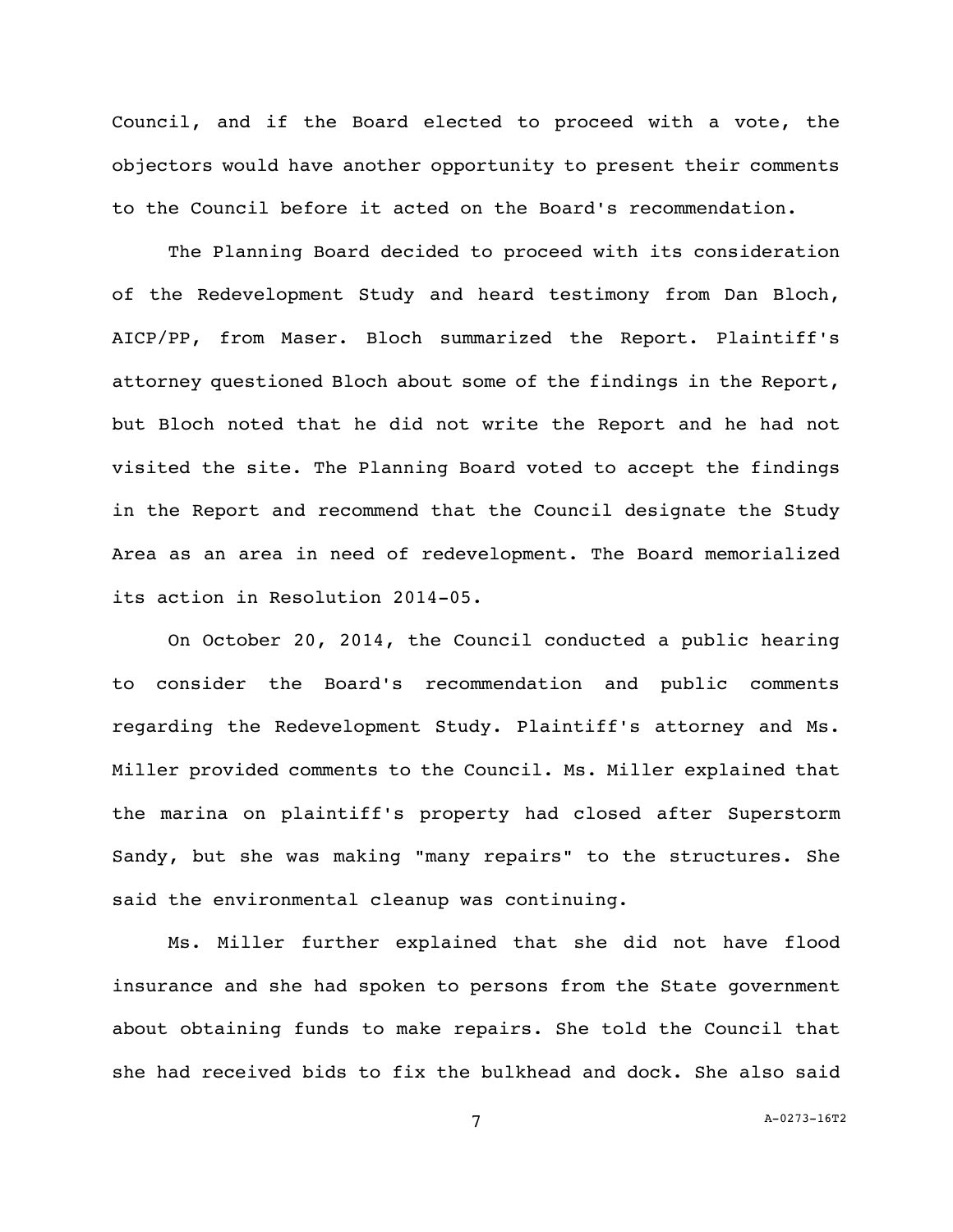that since her husband died, she was "the only one who can deal with this."

The Council voted to accept the Planning Board's recommendation and designated the Study Area as an area in need of redevelopment under the LRHL. The Council memorialized its action in Resolution 2014-262, which also authorized the Borough to exercise the power of eminent domain to acquire property within the Study Area.

## II.

On December 5, 2014, plaintiff filed its complaint in the Law Division challenging the Council and Planning Board's actions. Thereafter, Judge Marlene Lynch Ford conducted a trial in the matter. At the trial, Ms. Miller testified that conditions of the property had improved and the environmental cleanup was continuing. She explained her plans to renovate and revitalize the site.

Plaintiff's attorney argued that the Planning Board failed to comply with the LRHL because it did not permit plaintiff to introduce expert testimony challenging the findings in the Redevelopment Study and cross-examine the witness who appeared at the hearing. Plaintiff's attorney also argued that the Planning Board was not aware it was authorizing the exercise of the power of eminent domain and that the designation of the property as an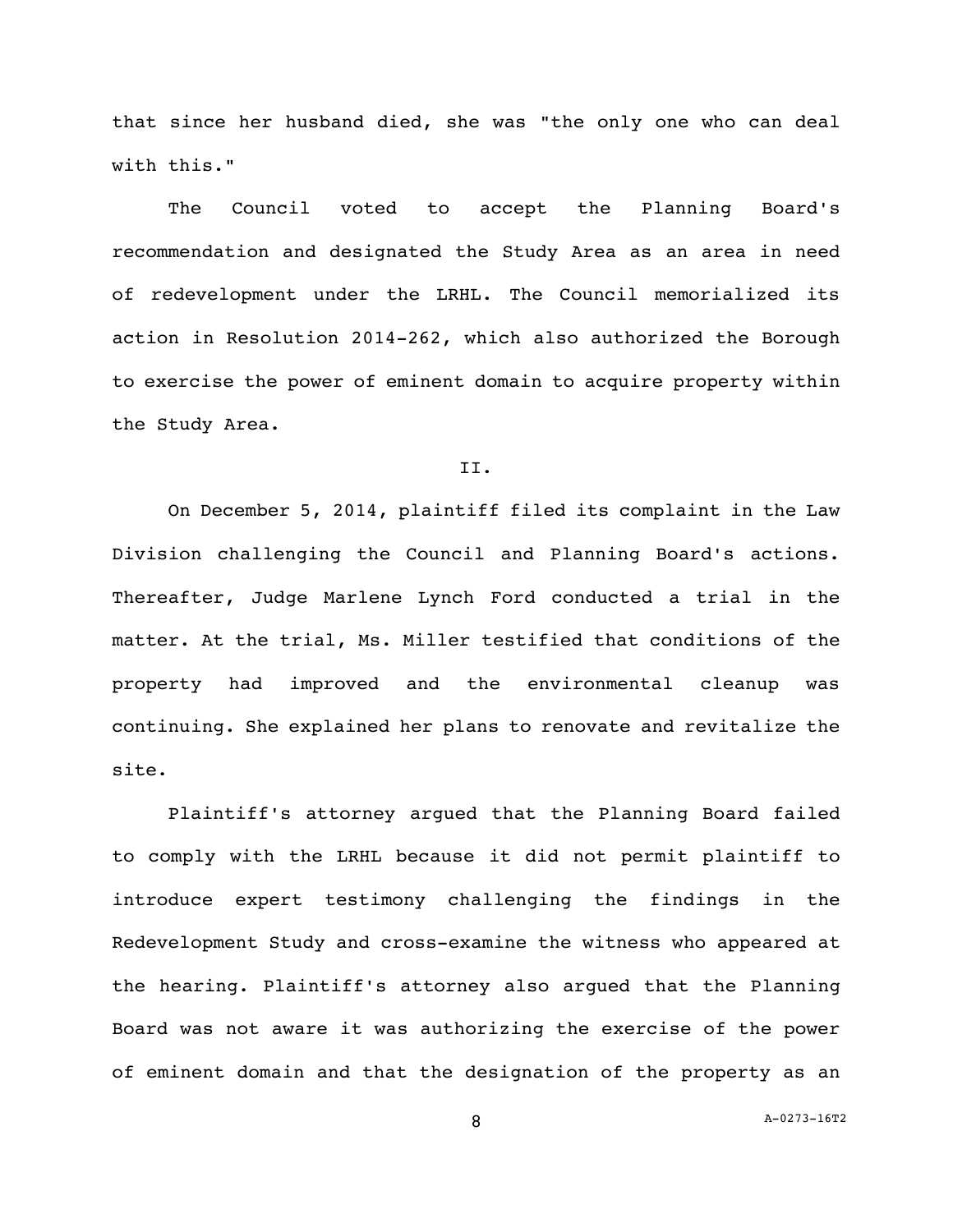area in need of redevelopment was invalid because it was intended to serve private interests. In addition, plaintiff's attorney asserted that the conclusions in the Redevelopment Study should not have been considered because they are an impermissible net opinion.

On August 4, 2016, Judge Ford issued a written opinion in which she found that the Borough's designation of plaintiff's property as part of an area in need of redevelopment was supported by sufficient evidence in the record and consistent with the criteria in the LRHL. The judge determined that the Borough did not act improperly by designating Riverfront as the conditional redeveloper; the conclusions in the Redevelopment Study are not an impermissible net opinion; and plaintiff had a fair opportunity to present a full record at the Board and Council proceedings. Judge Ford memorialized her decision in an order dated August 4, 2016, which entered final judgment for defendants. This appeal followed.

On appeal, plaintiff argues: (1) judicial review of the actions of the Planning Board and Council is warranted as of right; (2) the procedures followed by the Board and Council denied plaintiff the opportunity to present a complete record for judicial review; (3) the Board was not advised regarding the designation of plaintiff's property as a "condemnation development area" under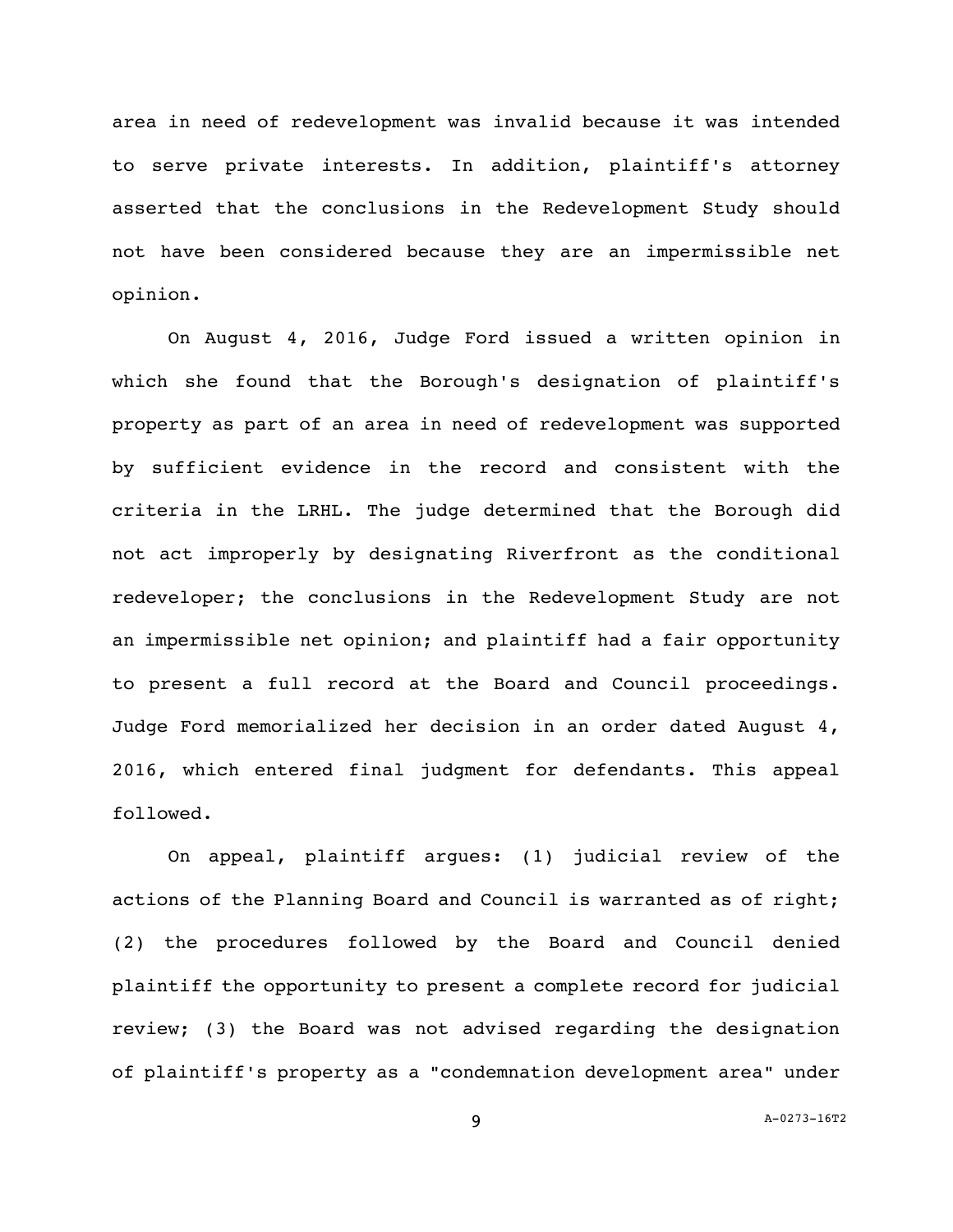N.J.S.A. 40A:12A-6(b)(5)(e); (4) plaintiff was improperly denied the right to cross-examine the Borough's planning consultant; and (5) the record lacks substantial evidence to support the Board and Council's actions because there was no foundation for the admission of the Redevelopment Study without testimony verifying the facts or conditions of the property as of the hearing date.

We are not persuaded by plaintiff's arguments. We affirm the trial court's order substantially for the reasons stated by Judge Ford in her thorough and well-reasoned opinion. We add the following.

### III.

A decision by a municipal agency designating an area as in need of redevelopment under the LRHL is "invested with a presumption of validity." 62-64 Main Street, LLC v. Mayor & Council of City of Hackensack, 221 N.J. 129, 157 (2015) (quoting Levin v. Twp. Comm. of Bridgewater, 57 N.J. 506, 537, appeal dismissed, 404 U.S. 803, 92 S. Ct 58, 30 L. Ed. 2d 35 (1971)). "[W]hen reviewing a decision of a municipal agency, the trial court must recognize that the Legislature has vested discretion in the municipal agency to make that decision." R. Neumann & Co. v. City of Hoboken, 437 N.J. Super. 384, 391 (App. Div. 2014) (quoting Charlie Brown of Chatham, Inc. v. Bd. of Adj. for Chatham Twp., 202 N.J. Super. 312, 321 (App. Div. 1985)). "[B]ecause of their peculiar knowledge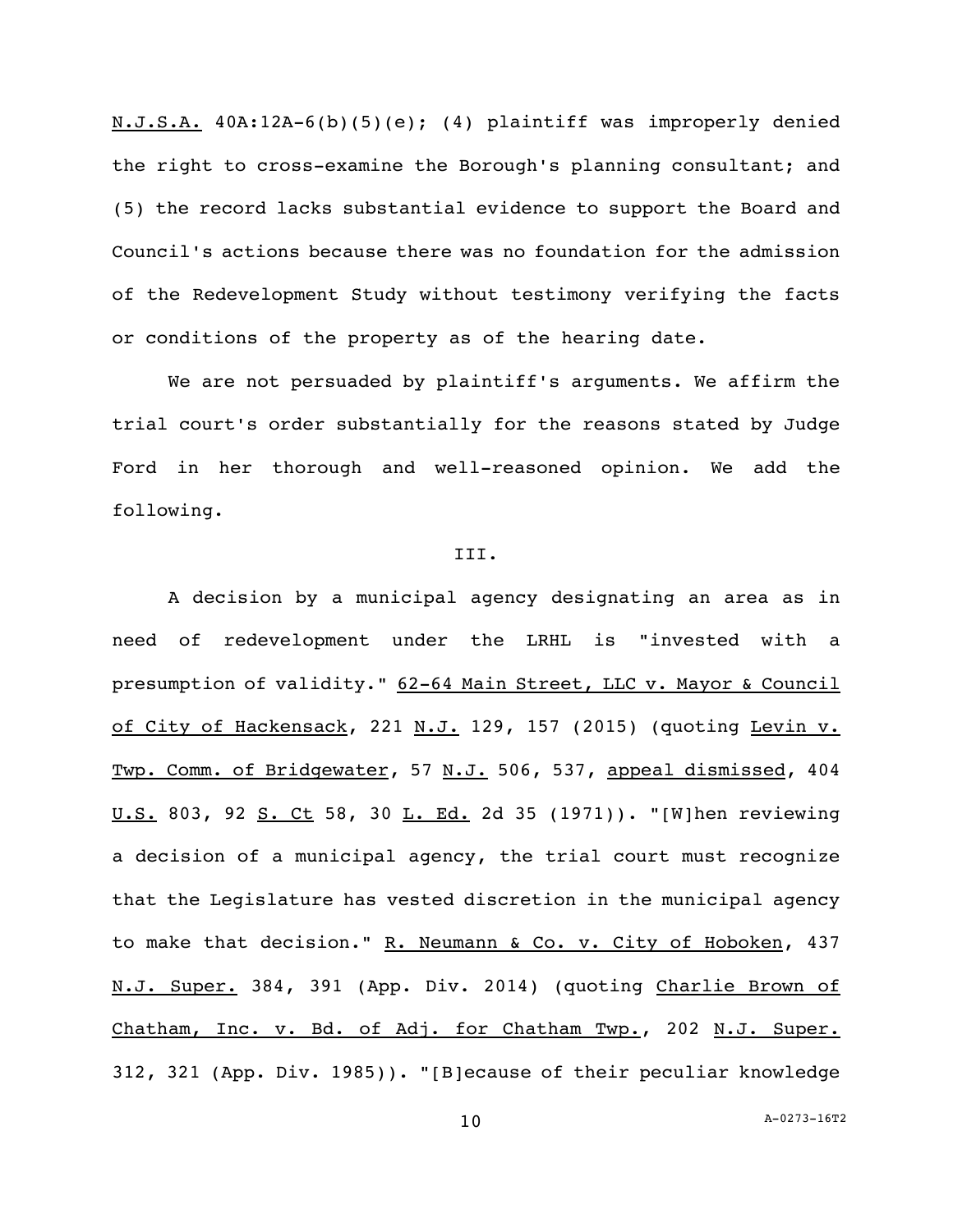of local conditions," municipal agencies "must be allowed wide latitude in the exercise of their delegated discretion." Ibid.

The court "need not determine if [it] would have concurred in the designation" but need only determine "if [the designation] is supported by substantial evidence." Ibid. (quoting Forbes v. Bd. of Tr. of Twp. of S. Orange Vill., 312 N.J. Super. 519, 532 (App. Div.), certif. denied, 156  $N.J.$  411 (1998)). "So long as the blight determination is supported by substantial evidence in the record, a court is bound to affirm that determination." 62-64 Main Street, supra, 221 N.J. at 157 (citing Gallenthin Realty Dev., Inc. v. Borough of Paulsboro, 191 N.J. 344, 372–73 (2007)); see also N.J.S.A. 40A:12A:6(b)(5).

Municipal discretion is not, however, unfettered and "[j]udicial deference does not mean that a court is a rubber stamp." 62-64 Main Street, supra, 221 N.J. at 157 (citing Levin, supra, 57 N.J. at 537). "A court may set aside a municipal board decision if it is shown to be arbitrary, capricious or unreasonable, not supported in the evidence, or otherwise contrary to law." Rivkin v. Dover Twp. Rent Leveling Bd., 143 N.J. 352, 378 (citing Reid v. Twp. of Hazlet, 198 N.J. Super. 229, 234 (App. Div.), certif. denied, 101 N.J. 262 (1985)), cert. denied, 519 U.S. 911, 117 S. Ct. 275, 136 L. Ed. 2d 198 (1996).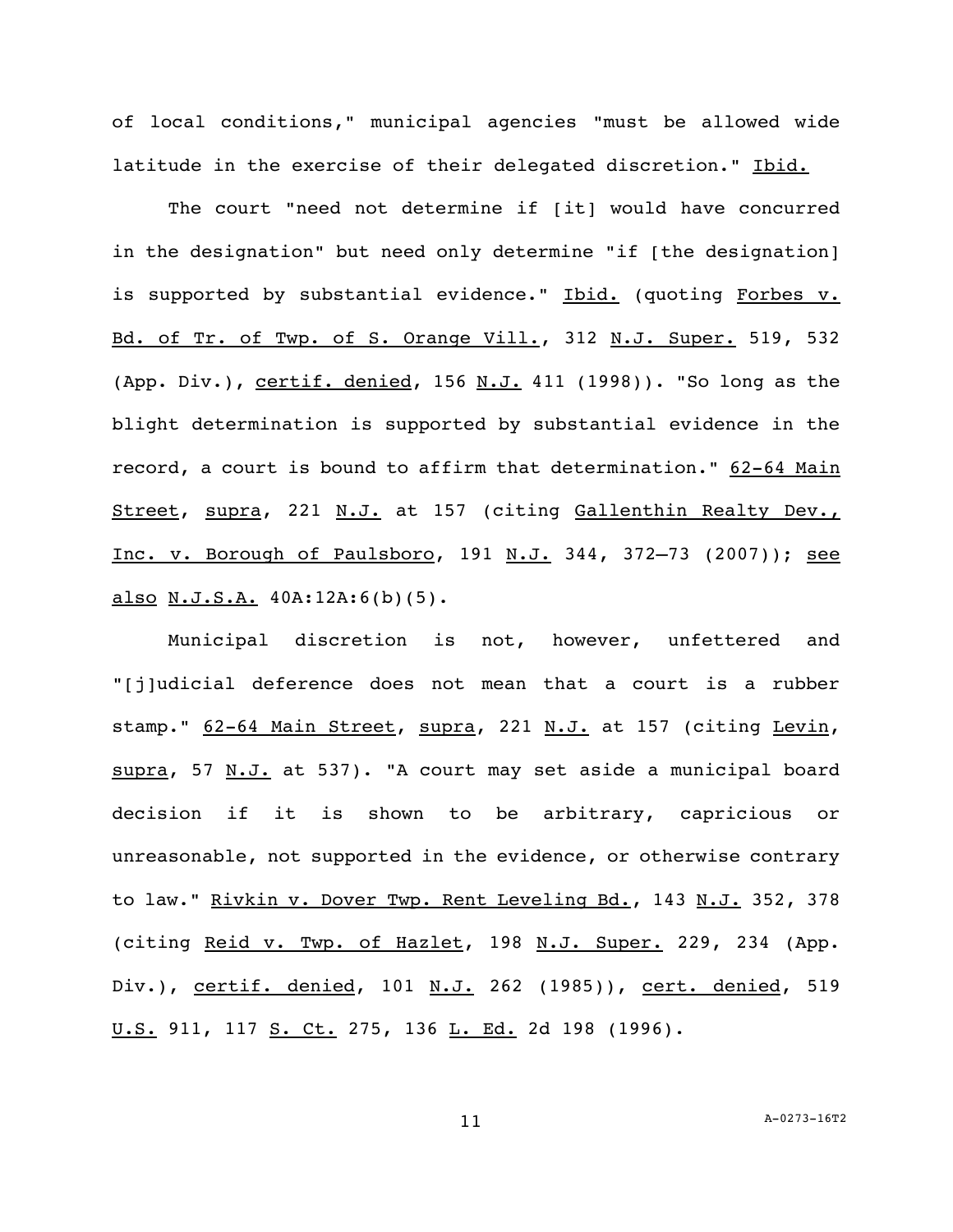Plaintiff argues that the procedures followed by the Planning Board and Council did not afford plaintiff the opportunity to present a complete record for judicial review. We disagree. Here, the Board and the Council adhered to the requirements of the LRHL in designating plaintiff's property as part of an area in need of redevelopment.

As noted, in July 2014, the Council adopted a resolution directing the Planning Board to investigate the Survey Area to determine if it constituted an area in need of redevelopment under the LRHL. The Board published notice of the public meeting, which was scheduled to consider the Redevelopment Survey. At that meeting, Bloch, Roberts's associate, presented the Report to the Board, and the Board permitted members of the public to comment.

Plaintiff's attorney began to question Bloch, but Bloch noted that he did not write the report and he had not visited the property. The Board's attorney stated that Bloch was not present to go "back and forth" with plaintiff's counsel regarding the findings in the Report. The Board's attorney observed that the proceeding was not a trial. Counsel stated that plaintiff could rebut the findings in the Report when the Council considered the Report.

At the Council's public hearing, Roberts presented the Redevelopment Study to the Council members. Plaintiff's attorney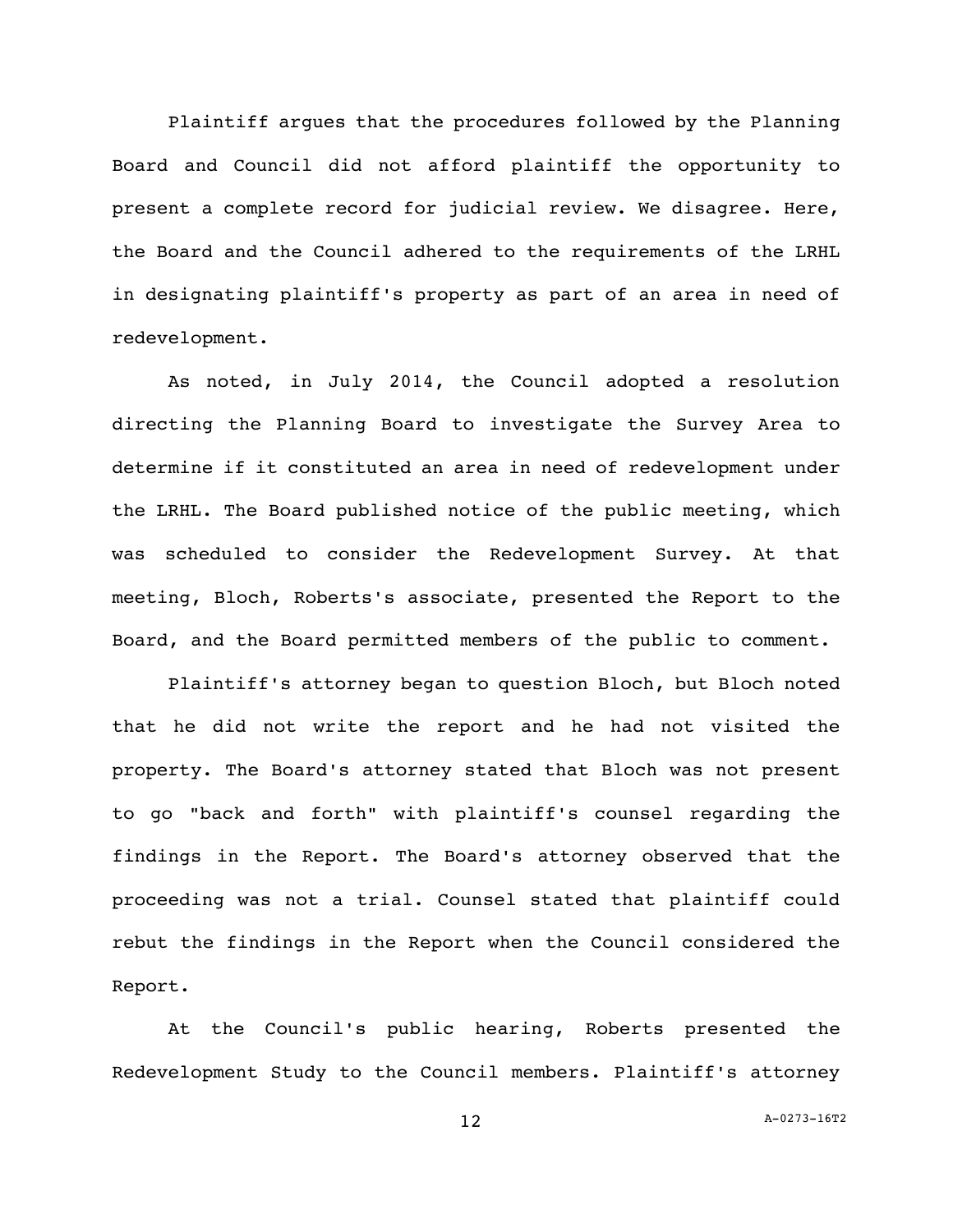provided comments on the Report, Roberts's testimony, and the Planning Board's recommendation. Ms. Miller also testified and disputed certain findings in the Report. She described the current condition of the property and her ongoing renovation and rehabilitation efforts.

Judge Ford aptly noted that the LRHL does not require the Planning Board or the Council to permit cross-examination of witnesses at the public hearings on whether an area should be designated as an area in need of redevelopment. The judge also determined that even if the Council erred by not permitting plaintiff's attorney to cross-examine Roberts, plaintiff was not precluded from presenting its own facts and opinions on the record.

Plaintiff argues, however, that the Council improperly refused to allow it to present testimony from its architect. At the hearing, plaintiff's attorney stated that he wanted to have plaintiff's architect present the Council with "a drawing of some different things" for its consideration. In her testimony, Ms. Miller indicated that she had retained the architect and she wanted to show the Council the potential concept plan he had drawn up.

An attorney for the Council stated that it was premature to consider redevelopment plans for the site. He asserted that it was appropriate for a property owner to speak about the current condition of the property as it relates to the Redevelopment Study,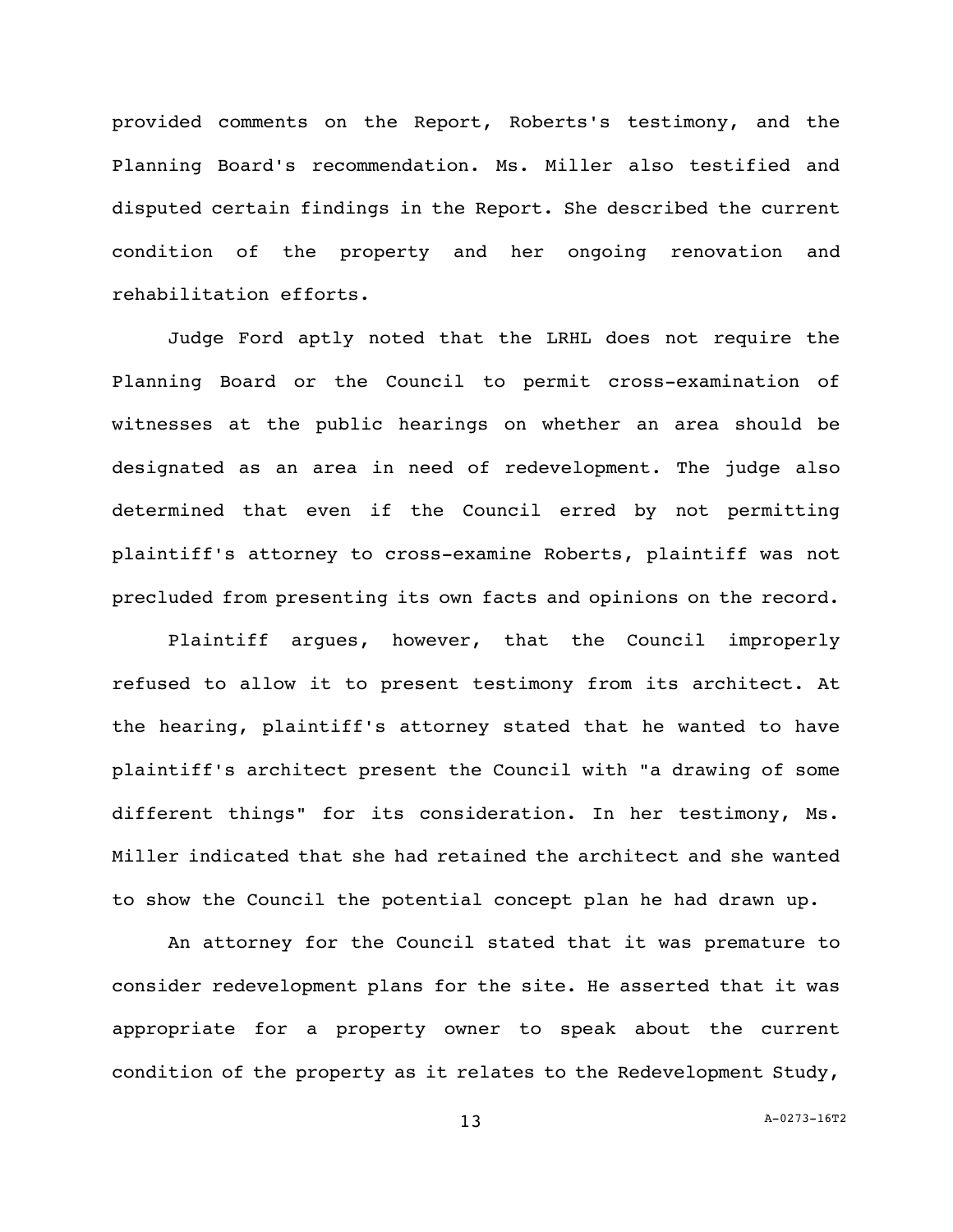but "what will happen on that property is for another day." The attorney asserted that the issue for the Council at that meeting was whether the property met the criteria under the LRHL for designation as an area in need of redevelopment.

We are convinced that the Council did not abuse its discretion by refusing to permit plaintiff's architect to testify at the public meeting. The Council properly limited the testimony to the presentation of facts relevant to the issue at hand, that is, whether the property as described in the Redevelopment Study met the criteria for designation as an area in need of redevelopment under the LRHL. The record shows that plaintiff's architect intended to discuss future plans for the property. That testimony was beyond the scope of the proceeding.

# IV.

Plaintiff further argues that the Board was not advised regarding the designation of the property as a "condemnation redevelopment area" under  $N.J.S.A. 40A:12A-6(b)(5)(e)$ . Plaintiff notes that the designation of a "condemnation redevelopment area" operates as a finding of public purpose, which authorizes a municipality, or redevelopment entity, to exercise the power of eminent domain to acquire property in the redevelopment area.

Plaintiff asserts that comments by members of the Planning Board at the September 16, 2014 public hearing indicated that they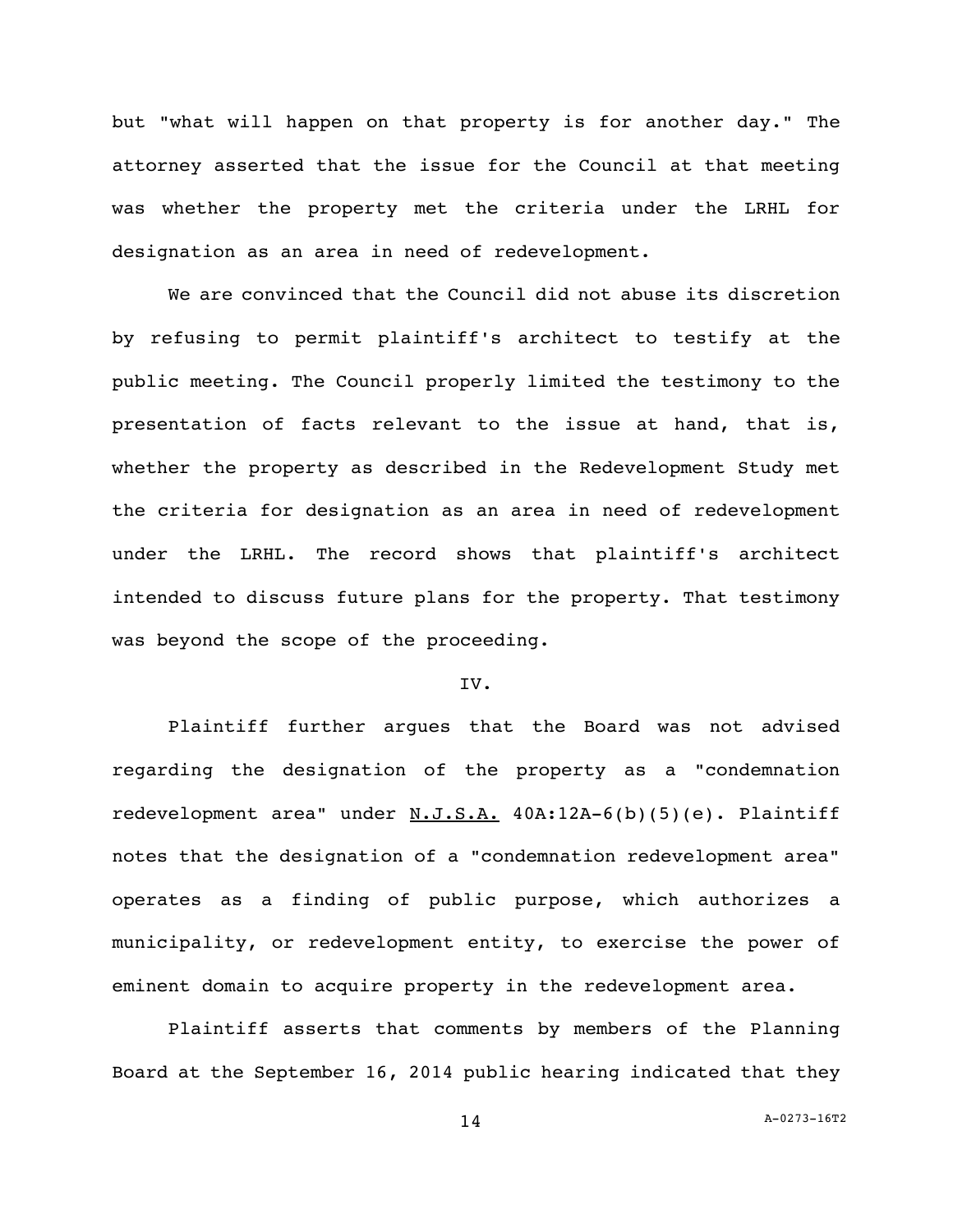were not aware they were recommending that the Borough exercise its condemnation power for the acquisition of properties in the redevelopment area. However, as the record shows, one Planning Board member noted that the Board was "not here to take anybody's property tonight. We are here to just determine if this area is in need of revitalization."

As the Board's attorney observed, the Board's determination is "step one of a very long process." After the Council adopts a resolution designating the property as a redevelopment area, the municipal Council must then develop a "redevelopment plan" pursuant to N.J.S.A. 40A:12A-7. Only after the adoption of a redevelopment plan may a municipality or designated redevelopment entity acquire, by the exercise of the power of eminent domain, any land or building necessary for the project. N.J.S.A. 40A:12A-8.

Therefore, the Planning Board recognized that its sole responsibility in conducting the public hearing on the Redevelopment Study was to determine whether the subject property constitutes an area in need of redevelopment under the LRHL and make a recommendation to the Mayor and Council on that issue. The LRHL did not require the Board to make any judgment as to the exercise of the power of eminent domain, and the record does not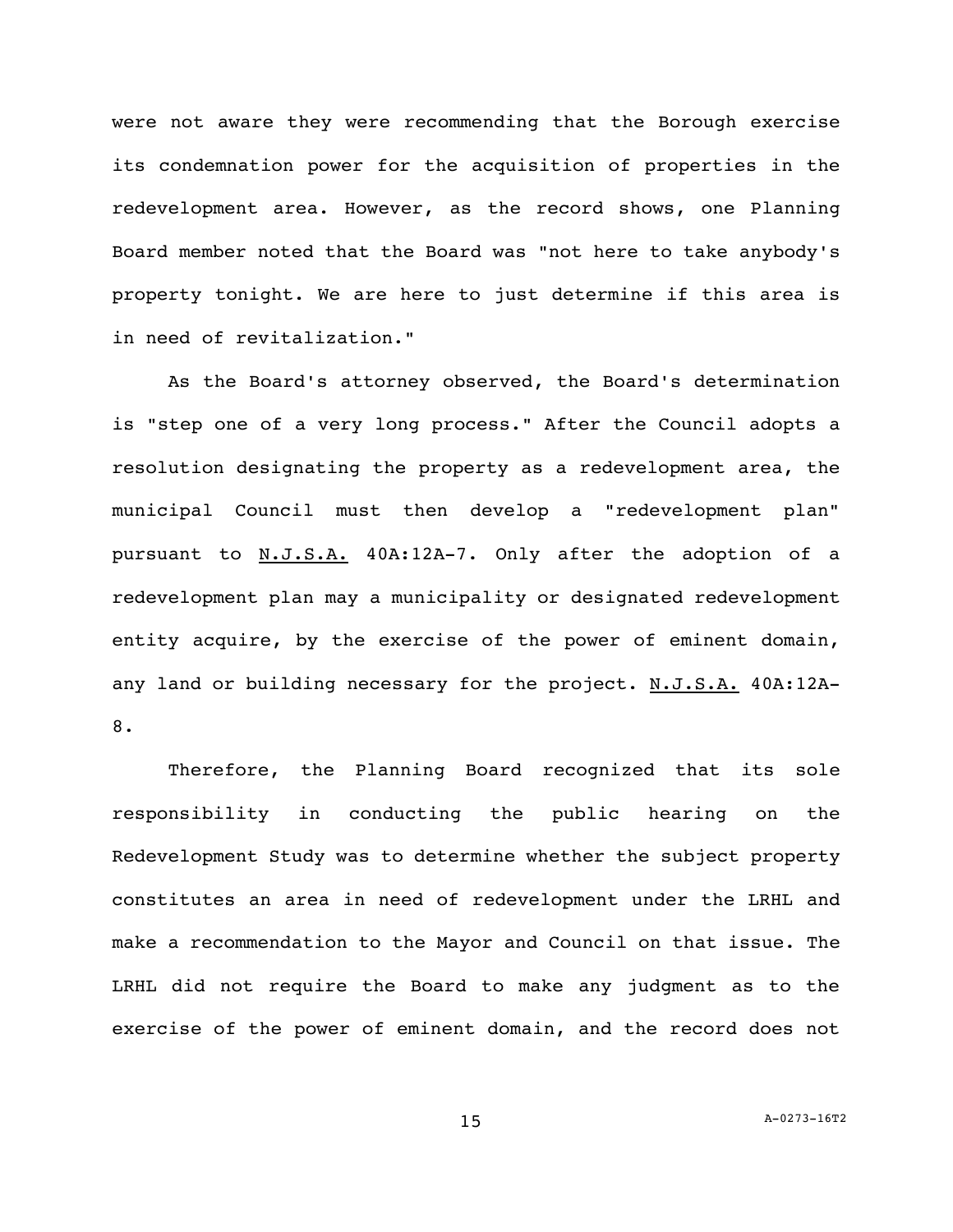support plaintiff's contention that the Board was not properly advised of its role in the process.

V.

Plaintiff also argues that the Planning Board and Council's actions are not supported by sufficient credible evidence. Again, we disagree.

"A redevelopment area may include lands, buildings, or improvements which themselves are not detrimental to the public health, safety or welfare, but the inclusion of which is found necessary, with or without change in their condition, for the effective redevelopment of the area of which they are a part." N.J.S.A. 40A:12A-3. Property may be designated an area in need of redevelopment if the property satisfies any one of eight statutory criteria. N.J.S.A. 40A:12A-5.

The Redevelopment Study reviewed each of the lots in the Survey Area. As noted, the Report concluded that plaintiff's property met three criteria under N.J.S.A. 40A:12A-5. It included buildings that are substandard, dilapidated, or obsolescent. N.J.S.A. 40A:12A-5(a). Furthermore, the use of the bulkhead and docks had been discontinued and met the criteria under N.J.S.A. 40A:12A-5(b). These structures had been allowed to deteriorate to the point where they are no longer tenantable. Moreover, the